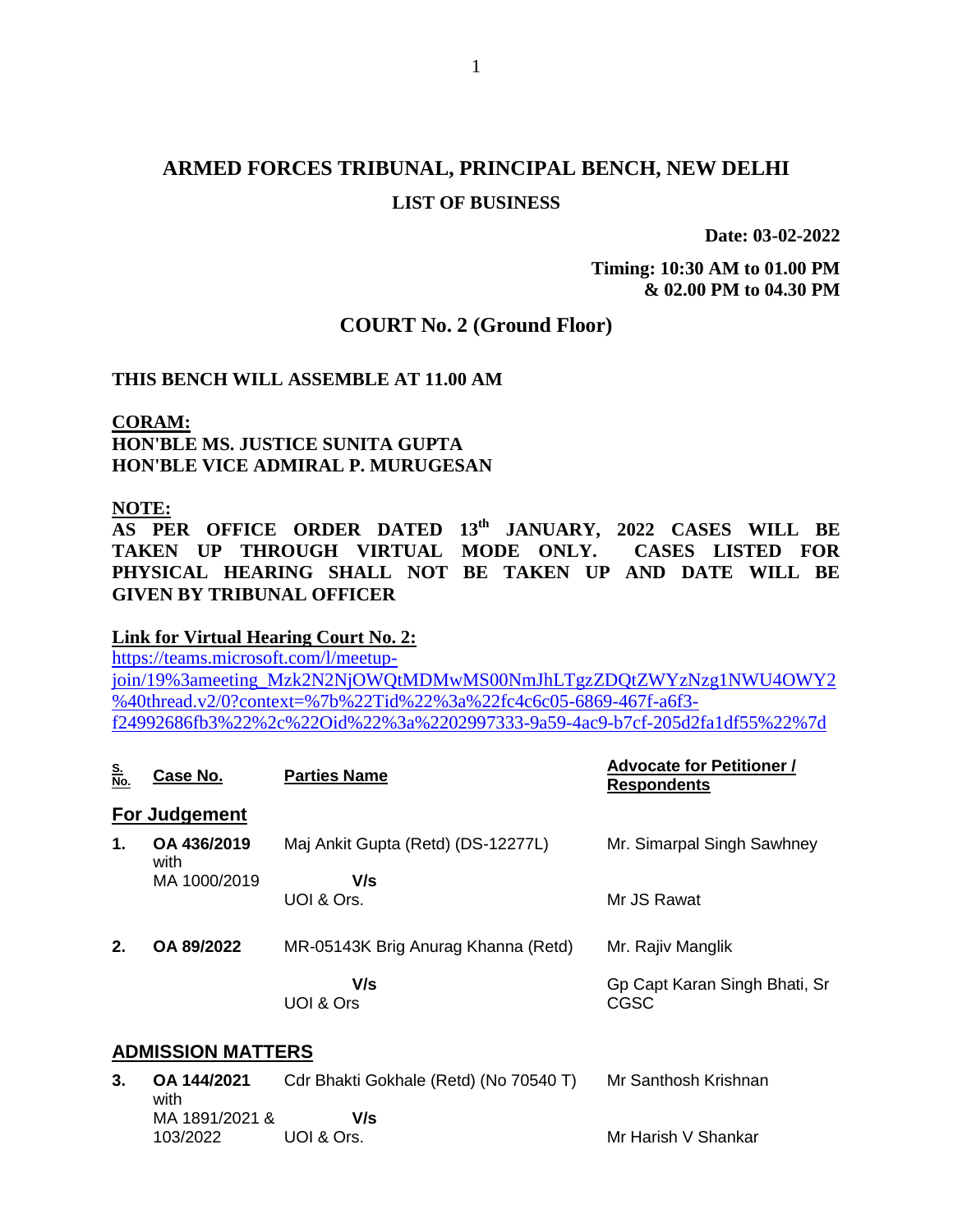| 4.  | OA 149/2021<br>with                   | Cdr Alex Lilly Mary (Retd.) (05769-K)                               | Mr Santhosh Krishnan        |
|-----|---------------------------------------|---------------------------------------------------------------------|-----------------------------|
|     | MA 1859/2021                          | V/s<br>UOI & Ors.                                                   | Dr Vijendra Singh Mahndiyan |
| 5.  | OA 206/2021<br>with<br>MA 1892/2021   | Lt Cdr Dipti Behl (Retd) ) (Service No.<br>06094Z)                  | Mr Santhosh Krishnan        |
|     |                                       | V/s<br>UOI & Ors.                                                   | Ms Barkha Babbar            |
| 6.  | OA 1196/2021<br>with                  | Ex Hav/Clk Jai Prakash (No 6381912 A)                               | Ms Archana Ramesh           |
|     | MA 1079/2021                          | V/s<br>UOI & Ors.                                                   | Ms. Barkha Babbar           |
| 7.  | OA 1357/2021<br>with<br>MA 1179/2021  | Smt Rukmani Devi Widow Daughter of<br>(3969121) Late Sep Shri Chand | Mr Virender Singh Kadian    |
|     |                                       | V/s<br>UOI & Ors.                                                   | Mr. Y P Singh               |
| 8.  | OA 1957/2021                          | (JC-482776 L) Nb Sub Naveen Kumar                                   | Mr Neeraj Kumar Sharma      |
|     |                                       | V/s<br>UOI & Ors.                                                   | Mr Waize Ali Noor           |
| 9.  | OA 2558/2021                          | Smt Kumud Pandeya Wd/o Lt Col AN<br>Pandeya (Retd) (TA 42138 W)     | Mr Shakti Chand Jaidwal     |
|     |                                       | V/s<br>UOI & Ors.                                                   | Mr. Neeraj, Sr CGSC         |
|     | <b>MA (EXECUTION)</b>                 |                                                                     |                             |
| 10. | MA 584/2019<br>in                     | Ex Subedar Dhaniram                                                 | Mr Ajit Kakkar              |
|     | OA 1559/2017                          | V/s<br>UOI & Ors                                                    | Mr. Shyam Narayan           |
| 11. | MA 2138/2019<br>ın<br>OA 1016/2016    | No. 14326192-P Ex Gnr Jagdish Singh<br>Gahlawat                     | Mr. Virender Singh Kadian   |
|     |                                       | V/s                                                                 |                             |
|     |                                       | UOI & Ors.                                                          | Mr Shyam Narayan            |
| 12. | MA 3205/2019<br>& MA 3024/2021<br>in. | Ex Hony Nb Sub Vijay Yashwant Katkar<br>(No 13808560H)              | Mr Vidya Vijaysinh Pawar    |
|     | OA 1458/2017                          | V/s                                                                 |                             |

Mr. V Pattabhi Ram

OA 1458/2017

UOI & Ors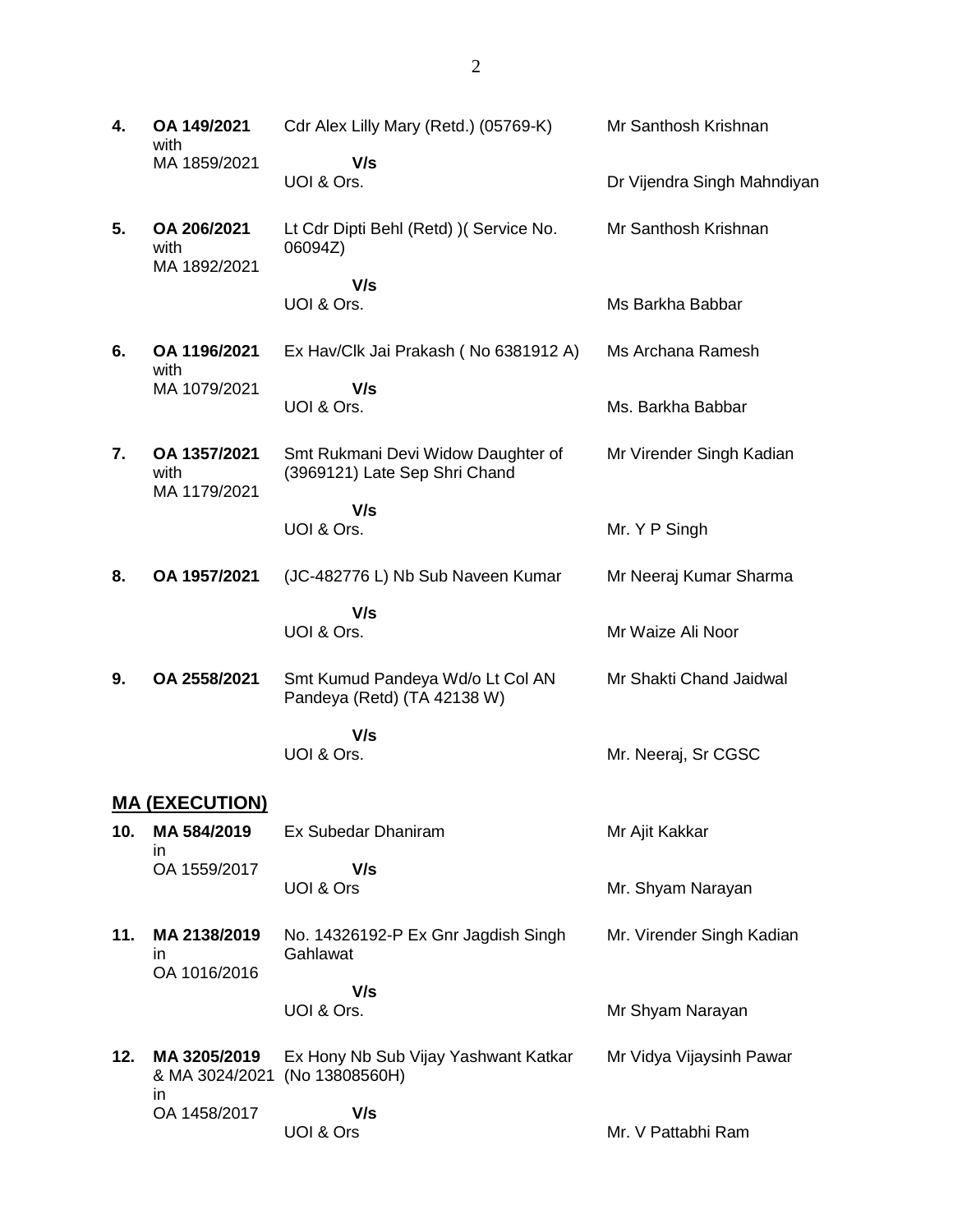| 13. | MA 2169/2020<br>ın<br>OA 245/2019  | Ex JWO Satyanarayan Bellary (No<br>233327-R)     | Mr Manoj Kr Gupta                  |
|-----|------------------------------------|--------------------------------------------------|------------------------------------|
|     |                                    | V/s                                              |                                    |
|     |                                    | UOI & Ors                                        | Mr. Shyam Narayan                  |
| 14. | MA 704/2021<br>ın                  | Ex NK /DSC Mahadeo Bhiku Ghatge (No<br>277536A)  | Mr U S Maurya                      |
|     | OA 1368/2021                       | V/s<br>UOI & Ors                                 | Mr. Neeraj, Sr CGSC                |
| 15. | MA 1228/2021<br>ın                 | Ex Nk/DSC Dilip Vithoba Kale(6917798K)           | Mr U S Maurya                      |
|     | OA 1457/2020                       | V/s<br>UOI & Ors                                 | Mr Shyam Narayan                   |
| 16. | MA 1479/2021<br>in<br>OA 1274/2020 | CPO Mohanan Moppila Valappil<br>(141515A) (Retd) | Mr Manoj Kumar Gupta               |
|     |                                    | V/s<br>UOI & Ors                                 | Mr. Rajeev Kumar                   |
| 17. | MA 1499/2021<br>ın                 | 2778526 X Nk/DSC Arun Laxman Lad<br>(Retd)       | Mr US Maurya                       |
|     | OA 204/2021                        | V/s<br>UOI & Ors                                 | Mr SD Windlesh                     |
| 18. | MA 2269/2021<br>in<br>OA 773/2021  | Ex Nk (DSC) Ram Naresh Rajak (4252603<br>N)      | Mr Ved Prakash & Devendra<br>Kumar |
|     |                                    | V/s<br>UOI & Ors                                 | Ms Suman Chauhan                   |
| 19. | MA 2982/2021<br>ın                 | Ex Sgt Dinesh Kumar (771987-K)                   | Mr Ajit Kakkar & Associates        |
|     | OA 1527/2016                       | V/s<br>UOI & Ors                                 | Mr Arvind Patel                    |
|     | <u>MA (OTHERS)</u>                 |                                                  |                                    |
| 20. | MA 1460/2019<br>in.                | No 1473309H Ex Sep Durga Prasad<br>Satapathy     | Mr. JP Sharma & Associates         |
|     | OA 11/2017                         | V/s<br>UOI & Ors                                 | Mr. S D Windlesh                   |
|     | <b>Pleadings Not Complete</b>      |                                                  |                                    |
| 21. | OA 649/2019<br>with                | Ex Cpl Rahul Dixit (No 777067 L)                 | Mr Praveen Kumar                   |
|     | MA 1237/2019 &<br>2813/2021        | V/s<br>UOI & Ors.                                | Mr. Y P Singh                      |